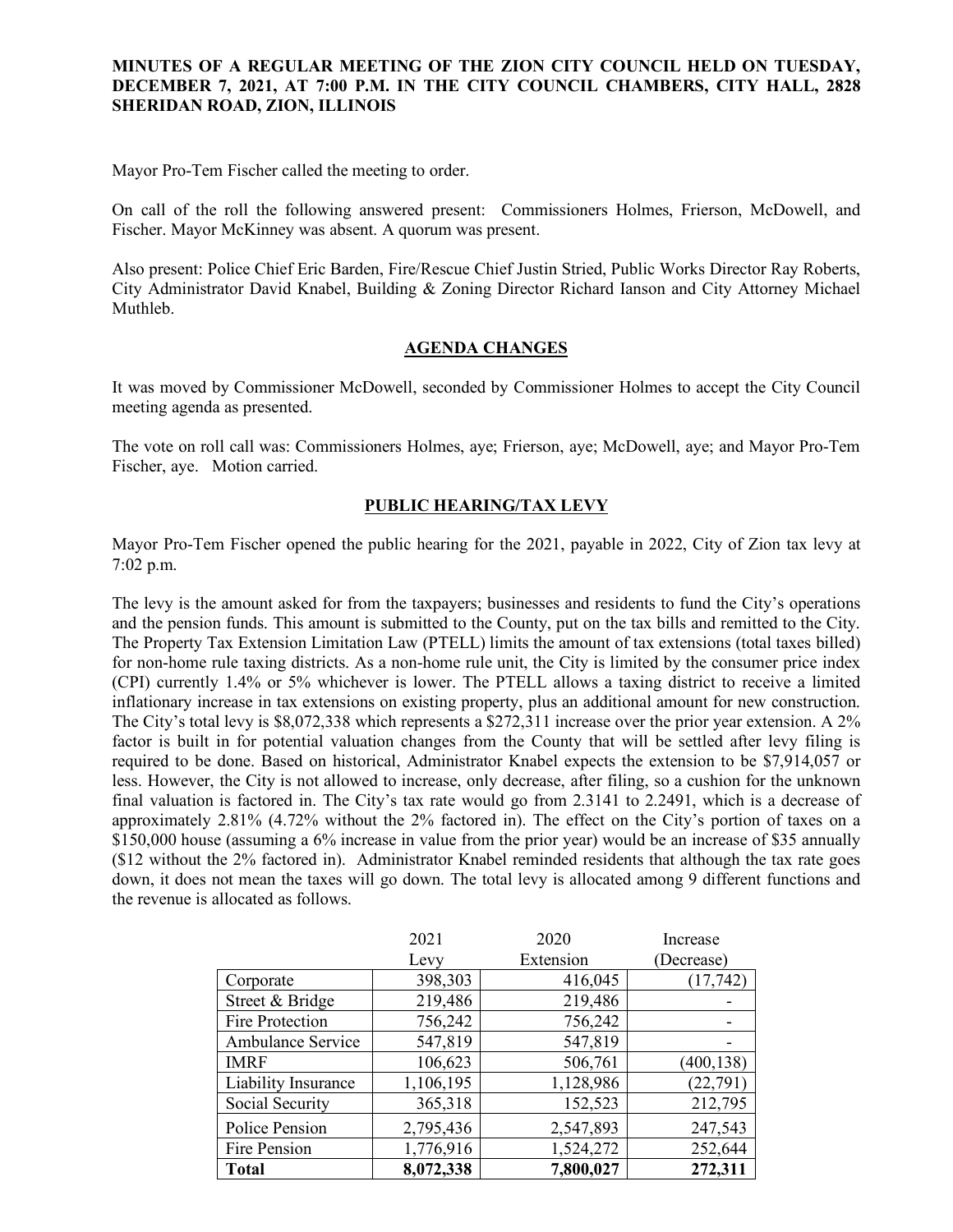- Fire pension levy amount proposed is \$1,776,916. This is the statutory minimum requirement and represents a \$252,644 increase over the prior year. The recommended actuarial levy amount is \$2,077,354. The plan is currently 44% funded.
- Police pension levy amount proposed is \$2,795,436. This is the statutory minimum requirement and represents a \$247,543 increase over the prior year. The recommended actuarial levy amount is \$3,509,936. The plan is currently 48% funded.
- $\bullet$  It is project that, as  $4/30/22$ , the social security fund will have exhausted its fund balance. The levy was reduced in the prior period to utilize that balance. Therefore, we are restoring the levy to the amount necessary to cover payroll tax expenses.
- Liability insurance levy is decreasing by \$22,791 due to renewal premium savings in workers compensation insurance and addition of lines of insurance over initial projections.
- IMRF levy is decreasing by \$400,138. As with the social security levy in the prior year, we have a fund balance that we will utilize in the next fiscal year and therefore are able to reduce the levy to generate some savings. However, note that the 2022 levy will need to resume normal funding levels (estimated to be \$375,000) and will therefore increase by \$250,000 in the subsequent period.
- Fire Protection and Ambulance Service were kept at the same levels as prior year. These funds are transferred to the general fund to offset the costs of these services.
- Street & Bridge was kept at the same level as prior year in this proposal. The MFT fund will continue to have additional funds available for road projects due to the increase in the State MFT tax as well as the Rebuild Illinois Bond Grant funds.
- The general fund levy is a remainder available after all of the other funds have been accounted for. Unfortunately, due to the items above, this only leaves \$398,303 in the general fund for operations, which represents a \$17,742 decrease in revenue from the prior period. This includes a 2% cushion that likely will not come to fruition and actuals will be \$240,022 when it comes time to budget (a \$176,023 decrease in revenue).

Mayor Pro-Tem Fischer called for comments from the public.

Mr. William Bremner asked if what was presented was solely the City's share of the levy. Administrator Knabel stated yes, all taxing bodies will present their own levy. Mr. Bremner asked if the other taxing bodies have a cap of 1.4%. Administrator Knabel stated he was unsure as he believes school districts are different. The police and fire pensions are not included in the PTELL cap as some funds are outside the PTELL cap. Mr. Bremner asked if new construction is exempt for life. Administrator Knabel stated the property will come onto the cap the next tax year.

Kathy Champine asked how the \$15 million grant from the State will impact the City. Administrator Knabel stated anything written into the State grant will not be in the State budget until the 22/23 budget year. Additionally, the value of the fuel rods won't come until the 2023 tax levy. He is not projecting any funds for the next budget year and expects to receive something for the 2023/24 budget year. He will know more when the details of the grant are available. Ms. Champine asked if the City does receive money, could they apply the money towards the pension funds. Administrator Knabel stated that would be a Council decision. He believes there will be a lot of discussions regarding where to apply the money. Additionally, he stated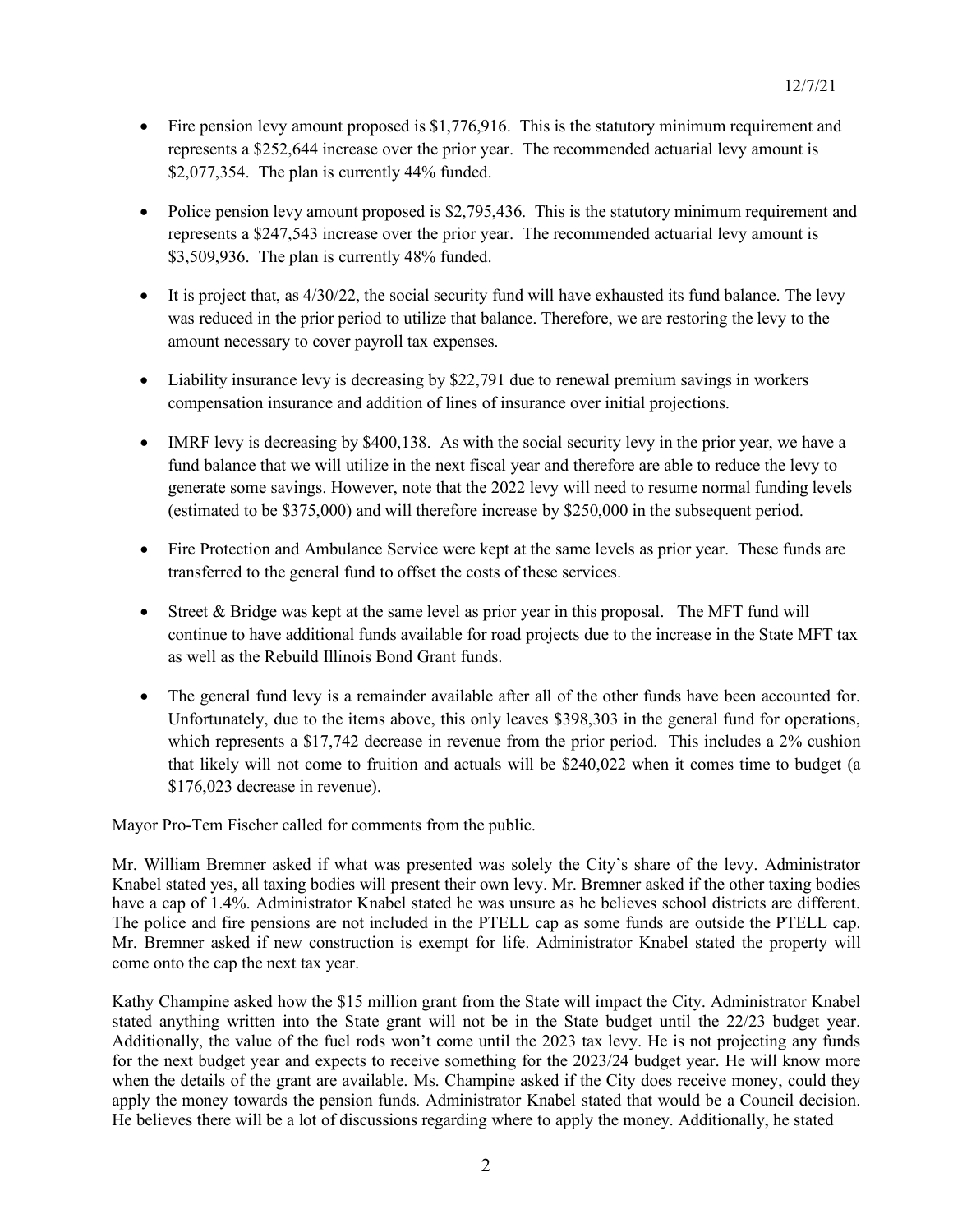they will be pushing harder for the legislators to look at refinancing the amortization amounts for a longer term as the State tries to figure out with to do with the pension crisis. The State has consolidated the Fire and Police pension funds and will have one large downstate pension fund. The management of the money will now be at the State level. Many small towns in the State are not able to put the minimums into their pension funds and this will help them. The City is currently in the mid-range of funded pensions and may not save Zion any money. This may change the actuarial contributions down the road. Commissioner Frierson asked why the pension funds are less funded that a few years. Administrator Knabel stated there has been an increase in duty disability and Retirees pensions and they are paying benefits longer. Commissioner Frierson asked if the analysis can be re-evaluated. Administrator Knabel stated there is a cost and time to get that done. By the time it would be completed, they would be close to the next years calculations. He is not sure statutorily if it can be done. It would all have to be completed before the levy is passed. Commissioner McDowell asked if the solution is to tweak the actuarial tables and extend the time periods. Administrator Knabel stated these requirements are not set by the City but by the State of Illinois. He believes the solution is to set a longer amortization period and pull the pension funds out the PTELL cap so as not to increase so much every year. Commissioner McDowell stated they need to make an appeal to the legislators as they do not know how long they can survive with out making any changes. Administrator Knabel stated if the pensions go up \$500,000 or more next year, there will be no money going to the general fund and they will have to come up with an extra \$250,000. Commissioner McDowell stated he has to believe that Zion is not the only municipality in Illinois that is experiencing this. Administrator Knabel stated once the levy is adopted, they will forward it to the legislators. Commissioner McDowell asked regarding the 2% cushion, if the EAV goes up and they use the cushion, would the plan be to reduce the levy to the 1.4%? Administrator Knabel stated it will automatically go to the 1.4% by the County. Commissioner McDowell commended Administrator Knabel for the decrease in the City's rate. In looking at the funds, they are either kept flat or reduced and the only increase is in the pension funds.

Mayor Pro-Tem Fischer declared the Public Hearing closed at 7:35 p.m.

## **CITIZEN COMMENTS**

Mary Lou Hiltibran, Zion ESDA Director, gave a monthly report of the recent activities that ESDA performs in assistance to the City. She invited those who wish to serve as a volunteer with ESDA to go to the City's website and fill out an application.

William Bremner, stated he spoke with Director Roberts regarding the leaf pick-up. As he was driving up Elim, Elizabeth and Edina, he noticed there were a lot of leaves piled on the parkway that have not been picked up. He requested that the City Council do one more run for leaf pick-up before the end of the season.

Jerry Callaghan, stated he and John Mengel are present to answer any questions relating to Item 10 (a) on the agenda.

Mayor Pro-Tem Fischer reminded citizens that today is the 80<sup>th</sup> Anniversary of the attack on Pearl Harbor asked that they take a moment to recall the lives lost. Additionally, he noted the passing of the late Senator Robert Dole and suggested the public read the book "What is Takes".

## **CONSENT AGENDA**

It was moved by Commissioner Holmes, seconded by Commissioner Frierson that the Minutes be approved as follows:

(a) **APPROVAL OF MINUTES:** a Regular Meeting held on November 16, 2021 at 7:00 p.m.; and approval but not release of Closed Session Minutes of a meeting held November 16, 2021 at 7:55 p.m.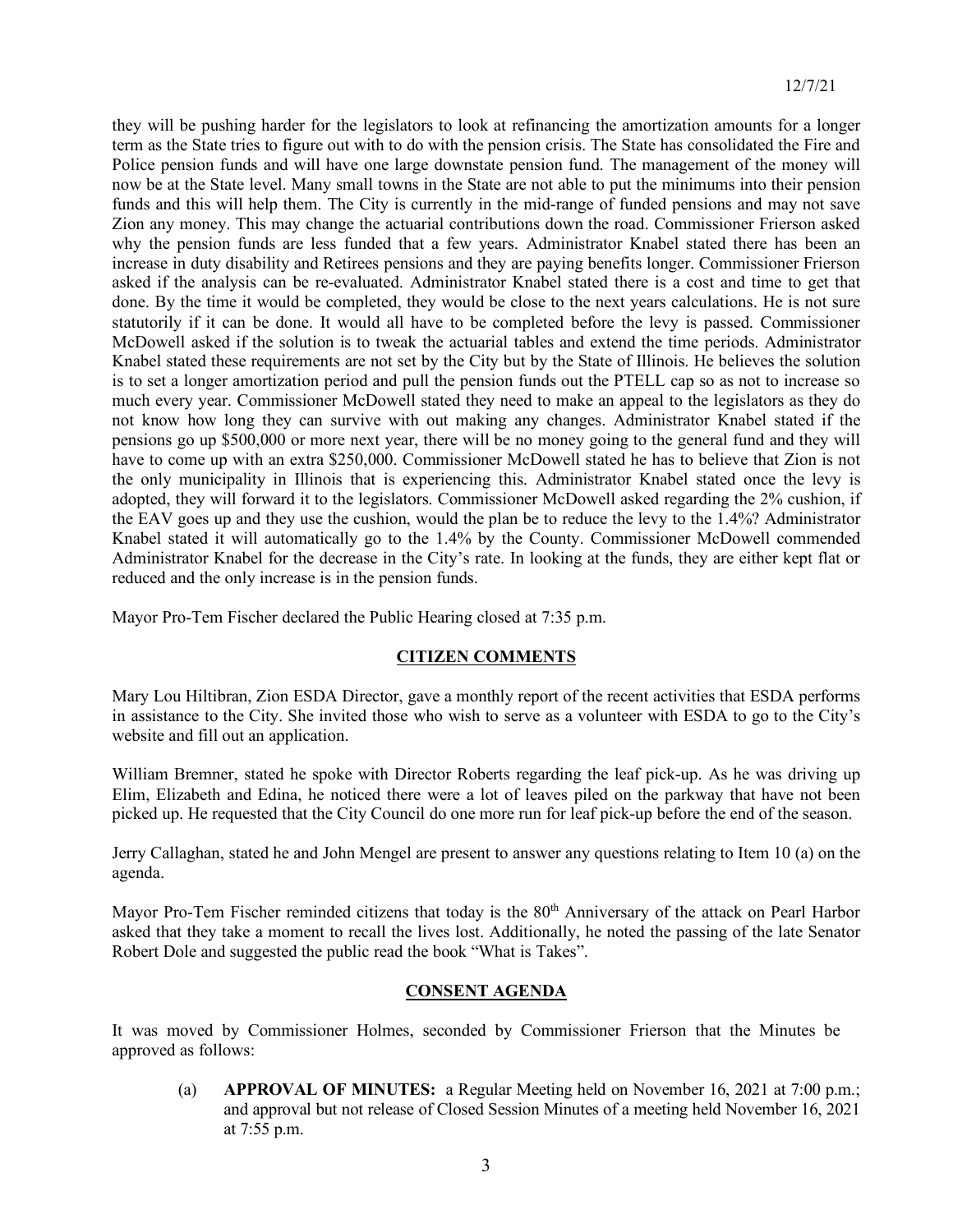The vote on roll call was: Commissioners Holmes, aye; Frierson, aye; McDowell, aye; and Mayor Pro-Tem Fischer, aye. Motion carried.

It was moved by Commissioner Holmes, seconded by Commissioner McDowell that the Bills be approved as follows:

(b) **BILLS:** Vouchers 139283 through 139426 drawn on Huntington National Bank, N.A. Total: \$906,298.33

The vote on roll call was: Commissioners Holmes, aye; Frierson, aye; McDowell, aye; and Mayor Pro-Tem Fischer, aye. Motion carried.

## **RESOLUTION/CDBG APPLICATION FOR SIDEWALK REPLACEMENT/ADA RAMPS**

A memo (21-DOC-117) was received from Director Roberts requesting that the City Council consider passing a resolution authorizing the application to the Lake County Community Development Block Grant Program for assistance from Lake County for public sidewalk replacement and installation of handicap ramps at various locations throughout the City. If the grant is approved, it will provide \$80,000 towards an estimated \$115,000 project. Staff recommends approval of the resolution.

It was moved by Commissioner McDowell, seconded by Commissioner Frierson that a Resolution (21-R-12) be passed authorizing the application to the Lake County Community Development Block Grant Program for assistance for sidewalk replacement and installation of handicap ramps at various locations throughout the City. The vote on the roll: Commissioners Holmes, aye; Frierson, aye; McDowell, aye; and Mayor Pro-Tem Fischer, aye. Motion carried. Resolution passed.

## **ORDINANCE/TAX LEVY – CORPORATE PURPOSES**

It was moved by Commissioner Holmes, seconded by Commissioner Frierson that an Ordinance (21-O-79) be passed providing for the levy of taxes for corporate purposes in the total amount of \$8,072,338 for the tax levy year 2021 to be collected in the year beginning January 1, 2022 and ending December 31, 2022 for the City of Zion, Lake County, Illinois. The vote on roll call was: Commissioners Holmes, aye; Frierson, aye; McDowell, aye; and Mayor Pro-Tem Fischer, aye. Motion carried. Ordinance passed.

## **TRAFFIC SIGNAL MAINTENANCE AGREEMENT**

A memo (21-DOC-118) was received from Director Roberts, regarding the Intergovernmental Agreement (IGA) with the Illinois Department of Transportation (IDOT) for the traffic signal maintenance on State highways. Director Roberts stated the current IGA expired in June 2021. The new IGA period will be effective from July 2021 to June 30, 2031. Maintenance costs are based on the Districts Electrical Maintenance Contract's related bid cost and may vary from contract to contract. Included in the agreement is a list of traffic signal locations in the City. Staff recommends approval of the IGA. Commissioner Frierson asked if expenses can still be recouped for the debt period if the contract is expired. Director Roberts stated they will as long as the agreement is approved tonight.

It was moved by Commissioner McDowell, seconded by Commissioner Holmes that an Ordinance (21-O-80) be passed approving and authorizing an Intergovernmental Agreement with the Illinois Department of Transportation for the maintenance of traffic signals on State Highways within or near the Corporate Limits of the City of Zion. The vote on roll call was: Commissioners Holmes, aye; Frierson, aye; McDowell, aye; and Mayor Pro-Tem Fischer, aye. Motion carried. Ordinance passed.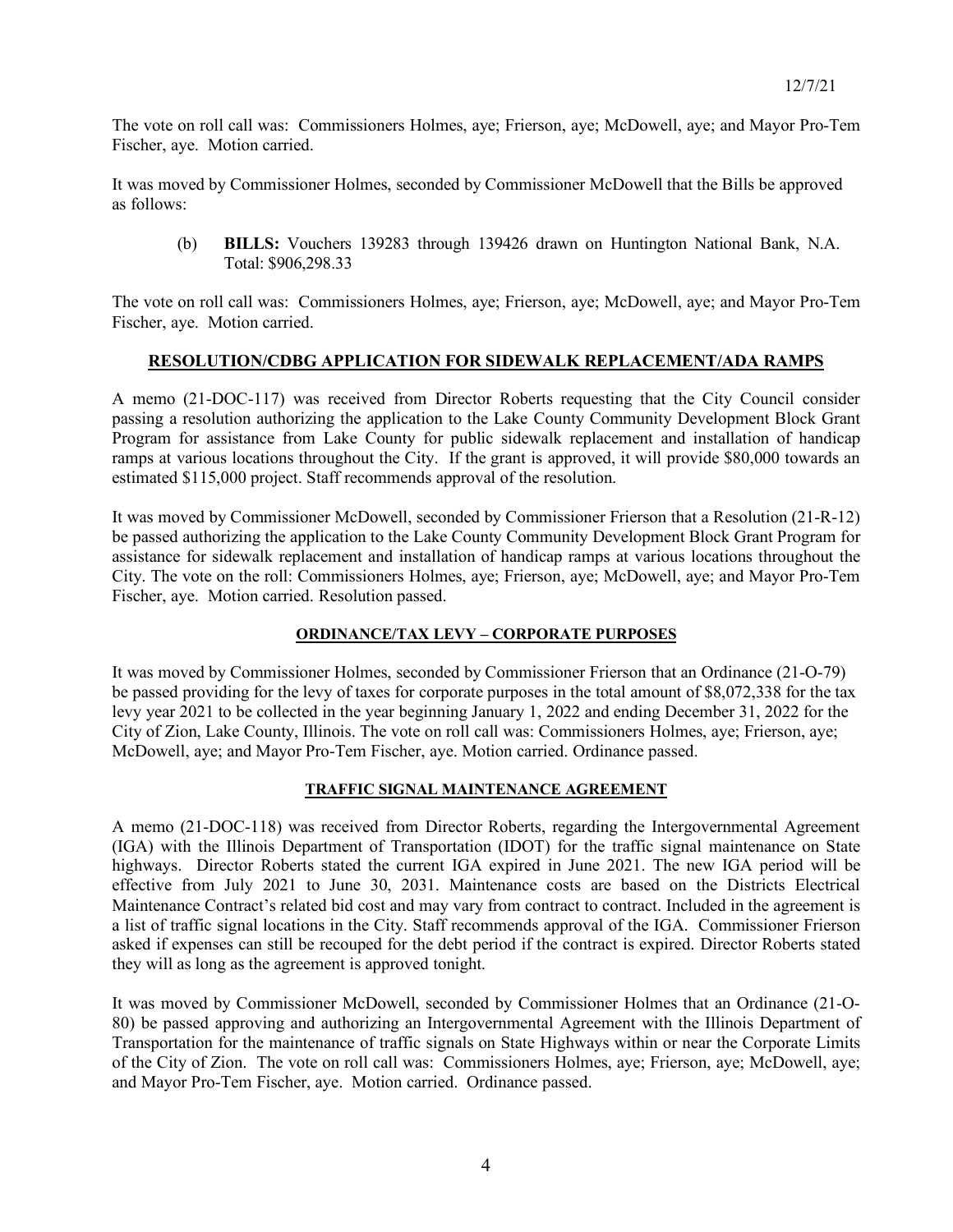## **ORDINANCE/EXTENSION/ADULT USE CANNABIS INFUSER & PROCESSOR VARIANCE/3101-3199 16TH STREET**

A memo (21-DOC-119) was received by Director Ianson stating that Elevated Organics, LLC is requesting a 180-day extension for the Variance for an Adult Cannabis Infuser and an Adult Use Processor at the property located at 3101-3199 16<sup>th</sup> Street. Commissioner Frierson asked if there has been an update on approvals for licenses from the State. Director Ianson stated he believes they will hear something sometime this month. Commissioner Fischer stated the reason they have to keep extending these ordinances is because the State is incapable of how to determine to give out the licenses.

It was moved by Commissioner Holmes, seconded by Commissioner Fischer that an Ordinance (21-O-81) be passed approving the extension of a Variance for an Adult Use Cannabis Infuser and an Adult Use Processor for the property located at 3101-3199 16<sup>th</sup> Street in Zion, Illinois from December 16, 2021 to June 16, 2022. The vote on roll call was: Commissioners Holmes, aye; Frierson, aye; McDowell, aye; and Mayor Pro-Tem Fischer, aye. Motion carried. Ordinance passed.

# **ORDINANCE/EXTENSION/ADULT USE TRANSPORTATION VARIANCE/3101-3199 16TH STREET**

A memo (21-DOC-120) was received by Director Ianson stating that Elevated Organics, LLC is requesting a 180-day extension for the Variance for an Adult Use Cannabis Transportation Organization at the property located at 3101-3199 16<sup>th</sup> Street. Commissioner Frierson stated there are 3 different elements for this business and asked if there have been any changes to the design. Director Ianson stated no changes have been made.

It was moved by Commissioner Holmes, seconded by Commissioner Frierson that an Ordinance (21-O-82) be passed approving the extension of a Variance for an Adult Use Cannabis Transportation Organization for the property located at  $3101-3199\,16^{th}$  Street in Zion, Illinois from December 16, 2021 to June 16, 2022. The vote on roll call was: Commissioners Holmes, aye; Frierson, aye; McDowell, aye; and Mayor Pro-Tem Fischer, aye. Motion carried. Ordinance passed.

## **ORDINANCE/EXTENTION/SPECIAL USE PERMIT/ADULT USE CRAFTGROW/ 3101-3199 16TH STREET**

A memo (21-DOC-121) was received by Director Ianson stating that Elevated Organics, LLC is requesting a 180-day extension for a Special Use to operate an Adult Cannabis Craft Grow at the property located at 3101-3199 16<sup>th</sup> Street.

It was moved by Commissioner Holmes, seconded by Commissioner Frierson that an Ordinance (21-O-83) be passed extending a Special Use Permit for an Adult Cannabis Craft Grow in the HB (Highway Business) Zoning District for property the located at 3101-3199 16<sup>th</sup> Street in Zion, Illinois from December 16, 2021 to June 16, 2022. The vote on roll call was: Commissioners Holmes, aye; Frierson, aye; McDowell, aye; and Mayor Pro-Tem Fischer, aye. Motion carried. Ordinance passed.

## **ORDINANCE/SPECIAL USE PERMIT/3355 SHERIDAN ROAD**

A memo (21-DOC- 122) was received by Director Ianson requesting a Special Use Permit for a self-storage facility. Director Ianson stated JSM Venture/Zion Storage Properties, LLC is requesting a Special Use Permit for a new owner for the self-storage facility located at 3355 Sheridan Road. Extra Space Storage, LLC is the current operator and contract purchaser and will require a new Special Use Permit to operate.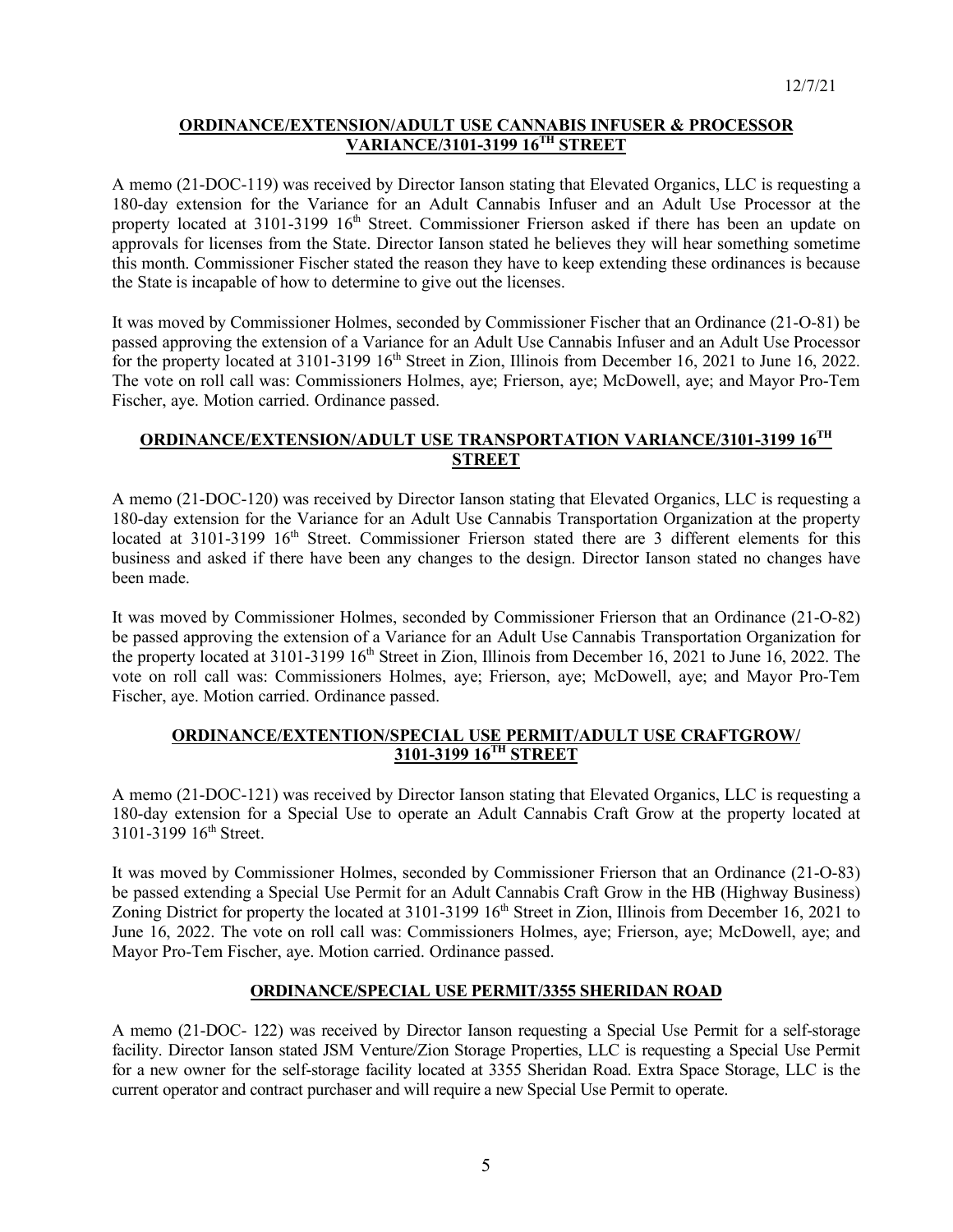It was moved by Commissioner Holmes, seconded by Commissioner Frierson that an Ordinance (21-O-84) be passed granting a Special Use Permit to Extra Space Storage, LLC to operate an indoor climate controlled self-storage facility for property located at 3355 Sheridan Road. The vote on roll call was: Commissioners Holmes, aye; Frierson, aye; McDowell, aye; and Mayor Pro-Tem Fischer, aye. Motion carried. Ordinance passed.

## **PATROL OFFICER VACANCIES/POLICE DEPARTMENT**

A memo (21-DOC-123) was received from Chief Barden requesting approval to fill four (4) police officer vacancies and request the next two (2) qualified candidates from the Police and Fire Commission Lateral Eligibility List and the next two (2) qualified candidates from the Police and Fire Commission Patrol Officer Eligibility List. He stated the hiring is necessary to replace officers who have resigned and/or taken employment with other agencies. Currently the Zion Police Department is down five sworn officer positions. Two lateral candidate names and two original entry candidates have been released by the Board of Fire & Police Commissioners. Lateral hire candidates will fill two of the five open positions. Additionally, two police academy slots are reserved for two original entry police candidates in January, 2022. The department will be fully staffed once at forty-five (45) upon sworn officers. Once a police academy opening becomes available, he will approach the Council to fulfill the final available position.

It was moved by Commissioner Frierson, seconded by Commissioner McDowell to approve filling four (4) police officer vacancies and request the next two candidates from the Police and Fire Commission Lateral Eligibility List and the next two candidates from the Police and Fire Commission Patrol Officer Eligibility List. The vote on roll call was: Commissioners Holmes, aye; Frierson, aye; McDowell, aye; and Mayor Pro-Tem Fischer, aye. Motion carried.

## **FIREFIGHTER/PARAMEDIC HIRING/FIRE/RESCUE DEPARTMENT**

A memo (21-DOC-124) was received from Chief Stried requesting approval to hire three (3) full-time firefighter/paramedics. Chief Stried stated upon thorough evaluation and discussion with Administrator Knabel he is requesting approval to hire three full-time firefighter/paramedics from the eligibility list. This would not require an amendment to the 2021/22 Personnel Authorization, but would require a budget amendment to include three additional positions. He provided Administrator Knabel's email detailing various related discussion points. Additionally, he provided some of the more beneficial reasons that it would increase service delivery to the City, as well as better support the men and women of the department:

- Reduce overtime work for our already taxed firefighter/paramedics;
- Having an additional position on some duty shifts would allow us to occasionally staff a fire vehicle with three, which is industry standard as a minimum;
- Our hiring list, established August 10 of this year, is already at #10 of 16 after filling the previous three vacancies. The hiring pool across the suburbs is shrinking, and hiring now will potentially alleviate a lengthy delay when hiring in the future, as well as eliminate the need to test sooner than every two-year standard (which is a City expense);
- After Administrator Knabel's budget analysis based on numbers so far this FY, the net budget impact of these hires is approximately \$23,000.

The request sets duty shift levels at eight: six full-time (one Battalion Chief, one Lieutenant, four Firefighter/Paramedics), and two part-time (Paid-on-Premise) Firefighter/Paramedics. The current labor agreement with Local 1999 stipulates a minimum of seven be on duty each day, which would mean in many instances sick time or other Benefit Time use would not create an overtime need. Commissioner Frierson stated there has been a lot of discussion regarding pensions and asked how this hire would make sense. Administrator Knabel stated it will still have a pension impact. Ultimately, they are adding three bodies to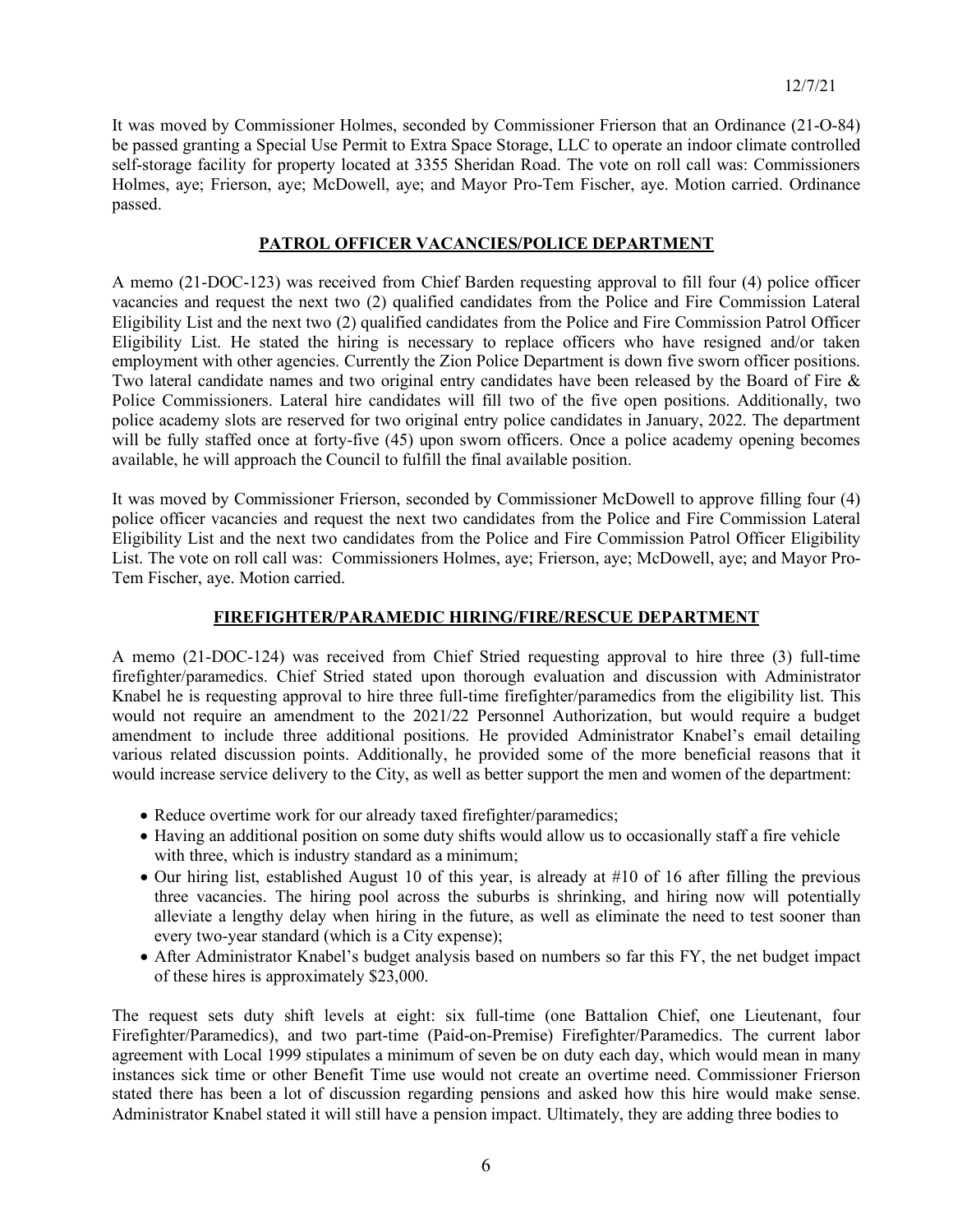the pension pool and there is no way around that. They look at the City contracts when doing the actuarial calculations so part of it is included in the numbers. Currently the MOU is a 24/72 which allows them to use more POPs. The actual contract does not allow the use of more than one POP per shift. Until next year's negotiations to see if they decide to make that part of contract they will still anticipating this staffing level. This is actually 8 per shift under a 24/48 schedule allowing only one to be part-time. They will still be at 24 potential full-time firefighters for the actuarial calculation.

It was moved by Commissioner Frierson, seconded by Commissioner McDowell to approve hiring three (3) full-time Firefighter/Paramedics. The vote on roll call was: Commissioners Holmes, aye; Frierson, aye; McDowell, aye; and Mayor Pro-Tem Fischer, aye. Motion carried.

## **DEPARTMENTAL COMMENTARY**

Director Ianson stated he has been keeping the public updated on the status of the demolition on Galilee and he is happy to report that it is 100 % complete.

Director Roberts stated there has been much discussion regarding leaf pick-up. The City contracts with Waste Management and they hire additional personal for the program. They have already delayed the program for one week to help with the leaves that were still falling. He provided addresses to the company for those what were not previously pick up. He and Director Ianson recently had a meeting with Waste Management regarding garbage pick-up and leaf pick-up. The current contract is up in 2023 and they will sit down and go over all the issues for the new contract. He also spoke with the contractor about adding one more pick-up but this would cost an extra \$30,000-\$35,000 to which the City cannot afford. The fund balance is already running in a deficit. Residents can bag up the leaves and store them for the spring pick-up or there are places available for residents to take their leaves for a charge. He also noted that Public Works does not have the means to pick up the leaves in the parkway. The leaves have already created issues for the City sweeper. It was noted that the cost for the leaf program is built into the garbage pick-up fee which is \$24 annually. Administrator Knabel stated there is an issue with the leaf pick-up every year. Residents still put leaves out even after the program has ended and complain. Director Roberts also reminded citizens there is no parking on City streets from 2:00 a.m. to 6:00 a.m. and with the snow coming this will be an issue with plowing. He directed citizens to visit the City website to review the parking ordinance and other information regarding snow removal.

Chief Stried thanked the Council for their support for the purchase of the new CPR device which has been used with much success numerous times. He stated it is a valuable piece of equipment and hopes they can purchase another one soon.

Chief Barden reiterated Director Roberts comments regarding parking on City streets. He stated they will be issuing citations. Anytime there is a snow event Public Works calls the police department so they can either issue citations or have cars towed. Additionally, he reminded residents with the weather getting colder, if they choose to start their cars to be sure and lock them as the rate of stolen cars has increased. He also thanked the community members that came out for the Shop with a Cop event. He stated forty families were selected to participate. They are considering expanding the event next year as the community volunteers and partners have grown.

Administrator Knabel reminded residents to keep their utility bills current. As the weather gets colder water shut-offs can lead to the bursting of pipes. Additionally, they continue to push for the Stranded Act and encouraged citizens to contact their Congressman Brad Schneider and Senator Tammy Duckworth to urge them to help push the bill forward.